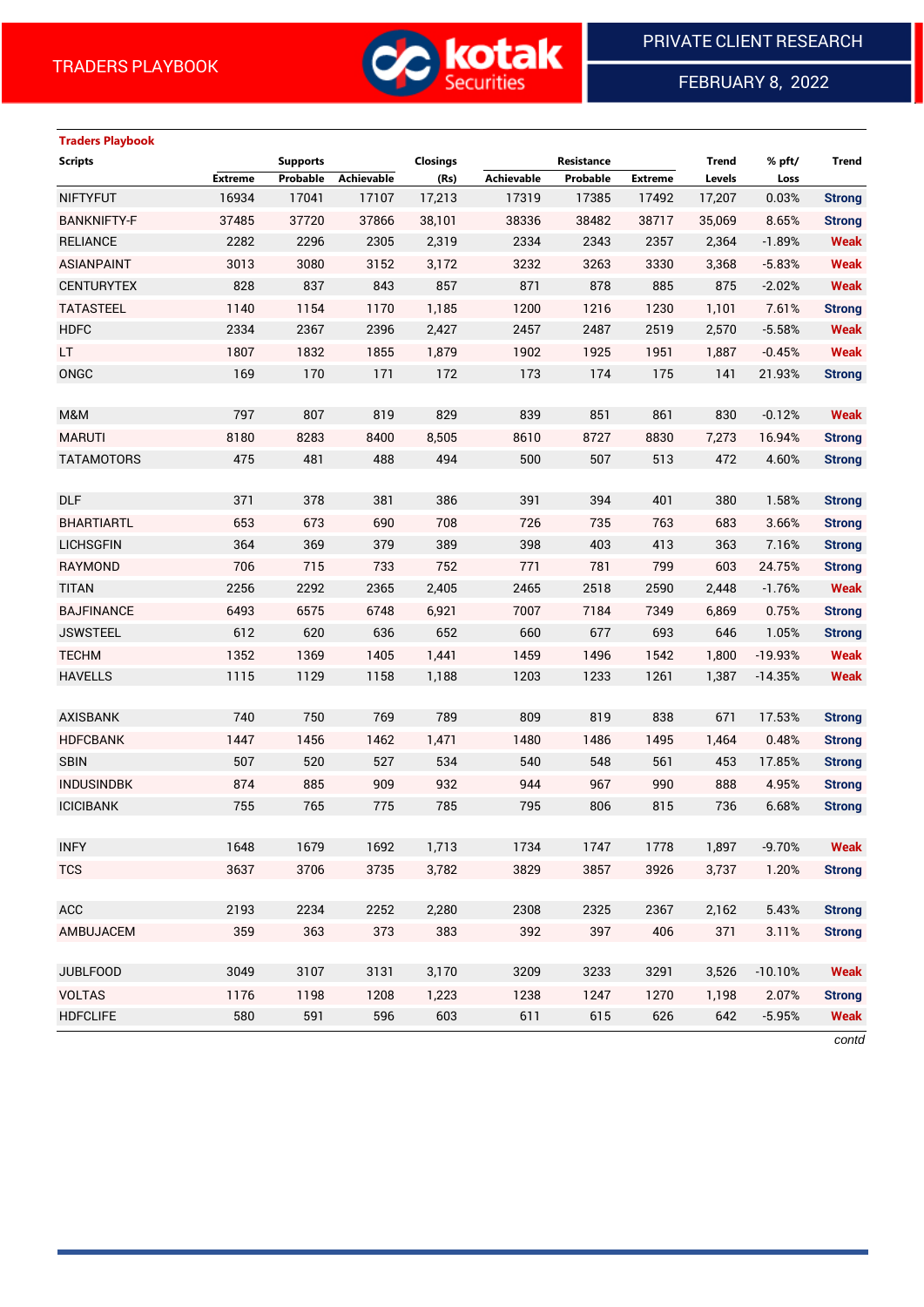#### **Closing Pricess**

Closing price is that price at which a scrip closes on the previous day. Traders can start their intraday trade on this level. The stock or index should sustain above or below the closing price else you should exit the trade. Ideally, half a percent should be the stop loss above or below the closing price to enter the trade.

#### **Trend**

Trend is the level at which the tendency of Indices and Stocks can be identified. For best results, you can use the 'Trend Remarks' to trade. A 'Weak' trend means that traders can trade with a negative bias. If the trend is 'Strong', you can trade long with a positive bias. Base price should be the closing price.

#### **Achievable (Supp/Resis)**

It is the price which can be achieved if the Index/Stock trades above or below the closing price. During normal course of trading, first levels are important as one can take profits around first resistance and supports levels.

#### **Probable (Supp/Resis)**

It's a second resistance/support and can be achieved if stocks/indices are in trending mode. Events can lead stocks and indices to reach these levels.

#### **Extreme levels**

Sometimes, the stocks fall or rise to their average lowest or highest levels FOR THE DAY and that may act as an excellent contra buying or selling opportunity with a stop loss given in the table. This means buying around extreme support and selling around extreme resistance strictly with a given stop loss. For e.g. If the extreme support for Nifty is given at 5605, and in case the market comes down to similar levels, then you can initiate long positions with the given 'stop loss for long' in the column, say at 5585. If it breaks 5585 then the trader must exit the position. This is valid on both the sides.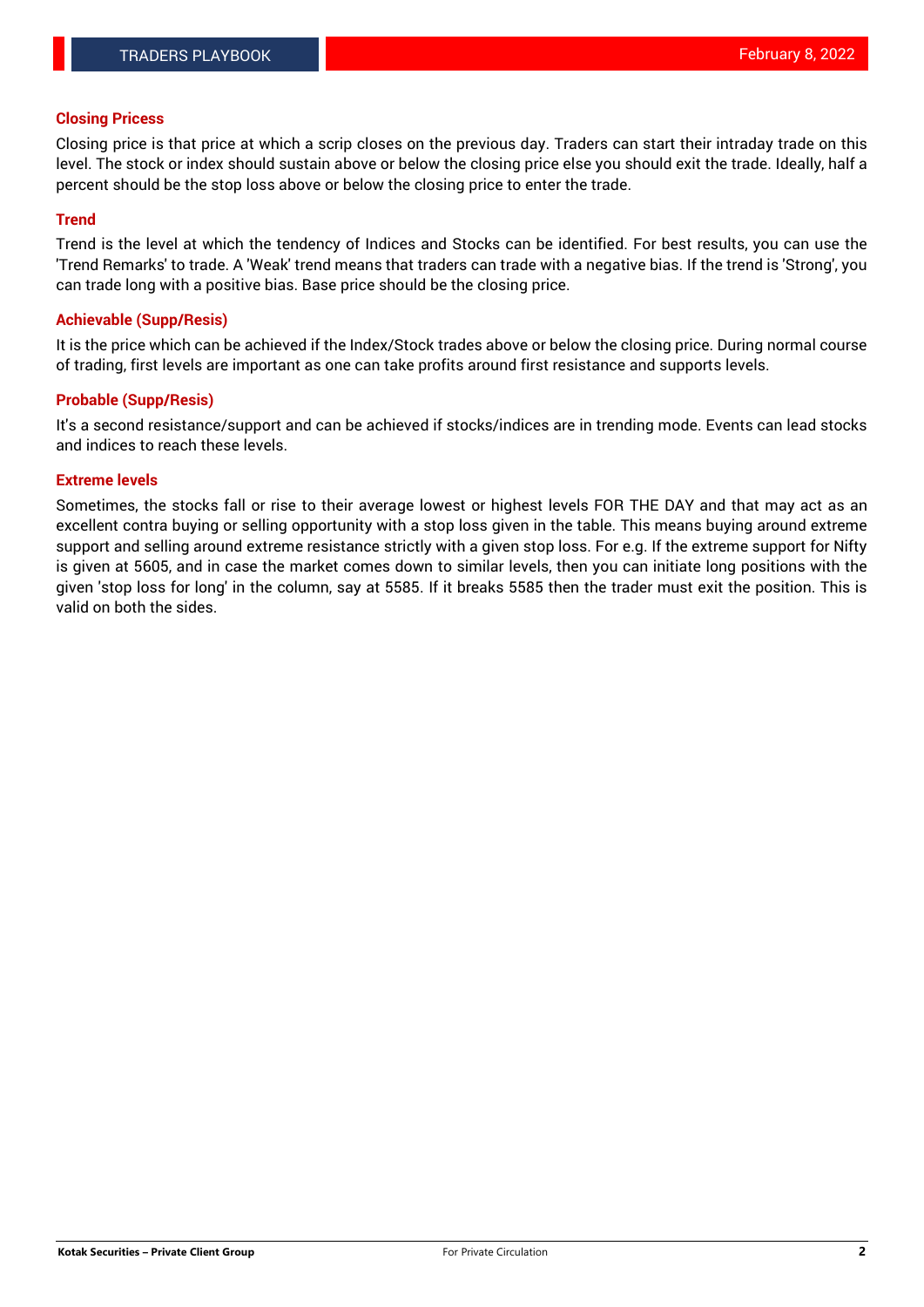#### **RATING SCALE (PRIVATE CLIENT GROUP)**

| <b>BUY</b>             | $-$ | A condition that indicates a good time to buy a stock. The exact circumstances of the signal will be determined by the indicator that an<br>analyst is using.  |
|------------------------|-----|----------------------------------------------------------------------------------------------------------------------------------------------------------------|
| SELL                   | $-$ | A condition that indicates a good time to sell a stock. The exact circumstances of the signal will be determined by the indicator that an<br>analyst is using. |
| <b>Stop Loss Order</b> | $-$ | An instruction to the broker to buy or sell stock when it trades beyond a specified price. They serve to either protect your profits or<br>limit your losses.  |

#### **FUNDAMENTAL RESEARCH TEAM (PRIVATE CLIENT GROUP)**

**Shrikant Chouhan Arun Agarwal Amit Agarwal, CFA Hemali Dhame** Head of Research Auto & Auto Ancillary Transportation, Paints, FMCG Banking & Finance shrikant.chouhan@kotak.com arun.agarwal@kotak.com agarwal.amit@kotak.com Hemali.Dhame@kotak.com

**Jatin Damania Purvi Shah Rini Mehta K. Kathirvelu** Metals & Mining, Midcap **Pharmaceuticals** Research Associate Support Executive jatin.damania@kotak.com [purvi.shah@kotak.com](mailto:purvi.shah@kotak.com) rini.mehta@kotak.com [k.kathirvelu@kotak.com](mailto:k.kathirvelu@kotak.com)  $+91$  22 6218 6440  $+91$  22 6218 6432

**Sumit Pokharna Pankaj Kumar** sumit.pokharna@kotak.com pankajr.kumar@kotak.com +91 22 6218 6438 +91 22 6218 6434

Oil and Gas, Information Tech Construction, Capital Goods & Midcaps

+91 22 6218 5408 +91 22 6218 6443 +91 22 6218 6439 +91 22 6218 6433

**TECHNICAL RESEARCH TEAM (PRIVATE CLIENT GROUP)**

[shrikant.chouhan@kotak.com](mailto:shrikant.chouhan@kotak.com) [amol.athawale@kotak.com](mailto:amol.athawale@kotak.com) Research Associate +91 22 6218 5408 +91 20 6620 3350 [sayed.haider@kotak.com](mailto:sayed.haider@kotak.com)

**Shrikant Chouhan Amol Athawale Sayed Haider**

# +91 22 62185498

# **DERIVATIVES RESEARCH TEAM (PRIVATE CLIENT GROUP)**

 $+91$  22 6218 5497

**Sahaj Agrawal Prashanth Lalu Prasenjit Biswas, CMT, CFTe** [sahaj.agrawal@kotak.com](mailto:sahaj.agrawal@kotak.com) [prashanth.lalu@kotak.com](mailto:prashanth.lalu@kotak.com) [prasenjit.biswas@kotak.com](mailto:prasenjit.biswas@kotak.com)